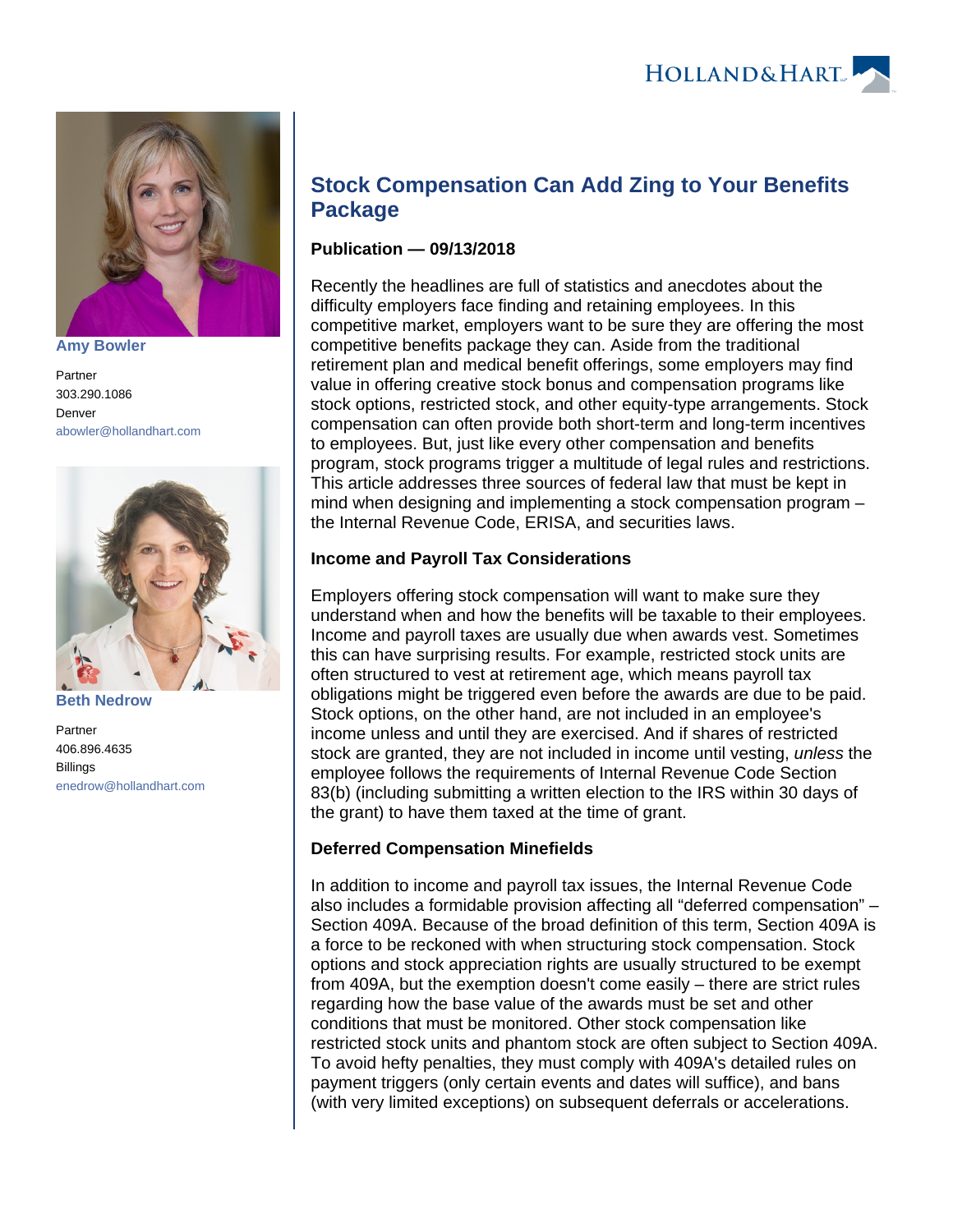

#### **Stock Compensation Programs Can Trigger ERISA**

The counterpart to the Internal Revenue Code for many benefit programs is ERISA, and this is true for stock compensation, as well. Employers may be surprised to learn that stock compensation programs can fall within the reach of ERISA. If a stock compensation program operates like a bonus plan, where benefits are payable at various times and events, it will most likely not be subject to ERISA. For example, restricted stock units that settle after a short vesting period are clearly just a bonus program. But if, for example, a phantom stock program is intended to or has the effect of deferring benefits until retirement age or termination of employment, it could very well be viewed as a "pension plan" by the Department of Labor. This is usually a death-knell for a stock or bonus program, since ERISA's myriad of rules (starting with eligibility, vesting, trust, fiduciary, etc.) are essentially incompatible with stock programs. Luckily, many of those ERISA rules can be avoided by making the program a "top hat" plan, where eligibility is limited to executive and management employees. But even if a stock compensation program is limited to executives, the employer should make sure that the necessary one-time filing with the DOL is made, and that the plan complies with the provisions of ERISA for which there is no exemption (such as, for example, the ERISA claims procedures).

#### **Does SEC Registration Exemption Apply?**

Securities laws are a third source of federal law that applies to stock compensation programs. The Securities Act of 1933 requires that every "offer and sale" of a "security" must be registered or exempt from registration requirements. While these terms are, of course, subject to nuanced interpretation and application, they generally apply to employer equity compensation plans. Rule 701 provides an exemption from such registration requirements for companies not subject to reporting requirements under the Securities Exchange Act of 1934 (non-reporting companies) to issue securities (including securities issuable under stock options and restricted stock units) for compensatory purposes to employees, directors and certain service providers of the company.

Rule 701 covers securities issued under a written compensatory benefit plan or written agreement relating to compensation. Among the many requirements of the exemption are the following:

- Eligible Service Providers. It's no surprise that under this exemption, securities can be issued to employees, officers and directors. It is also possible to use it for programs that benefit consultants and advisors, provided that they are natural persons, they provide bona fide services to the issuer or its affiliates and the services are not in connection with the offer or sale of securities in a capital-raising transaction.
- Offering Limits. Under the Rule 701 exemption, the aggregate sales price or amount of securities sold during any 12-month period cannot exceed the greater of three benchmarks: \$1 million; 15% of the issuer's total assets; and 15% of the outstanding securities of